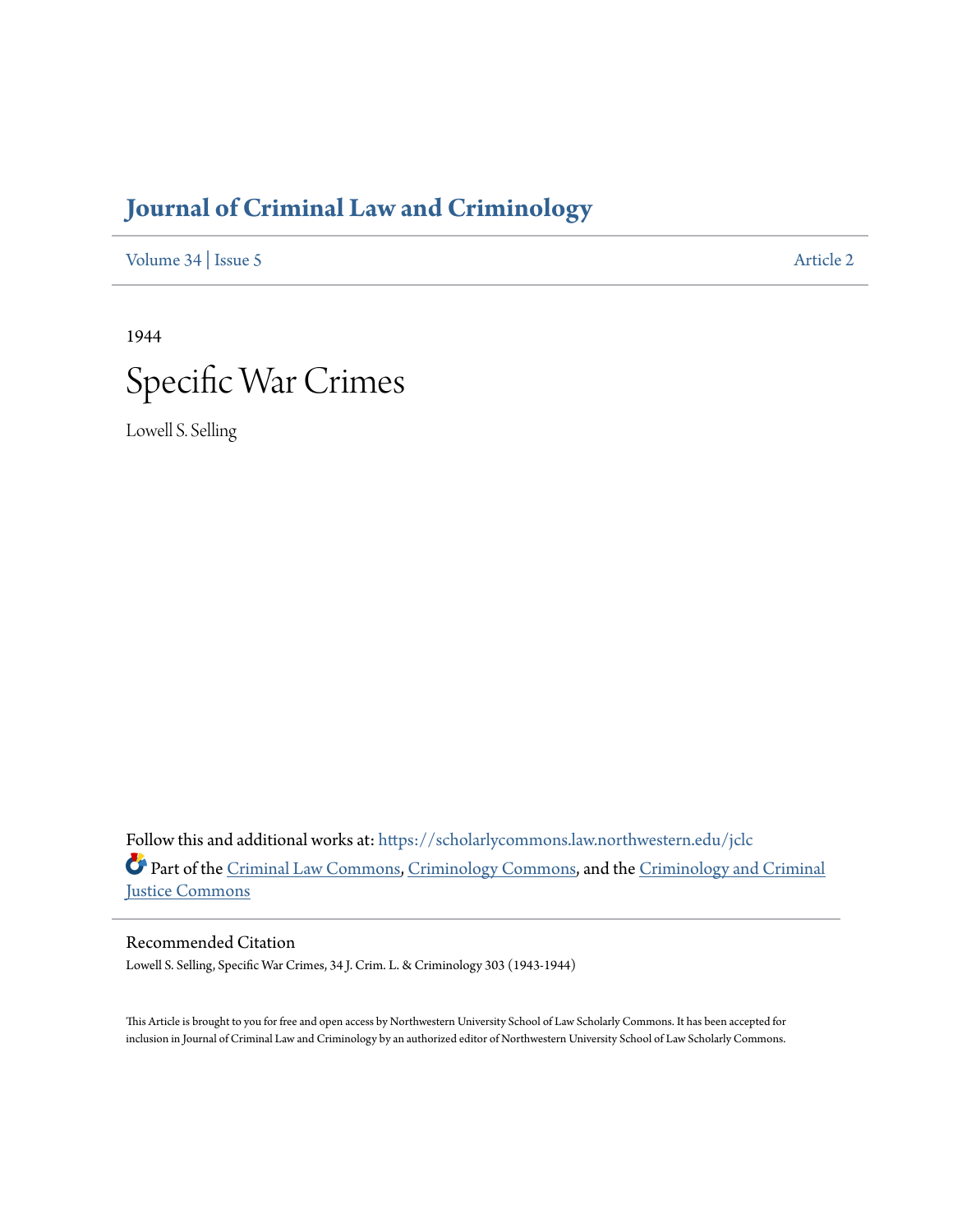# **SPECIFIC WAR CRIMES'**

## Lowell **S. Selling**

The whole body politic is completely disrupted when wars suddenly arise. In those nations where aggressive war has been a goal for some years previous to its actual outbreak the transition is 'not sudden and the population learns to adapt itself to war conditions before war actually occurs. In the case of the United States, until the announcement actually was made of the raid on Pearl Harbor, the majority of citizens were fantasy-ridden with the idea that perhaps war could be avoided.

Preparation for war required a depth of thinking, even among administrators, to which the body politic as a whole was not prepared to respond. For this reason blackouts, rationing, conscription, anti-sabotage and anti-espionage methods were inadequately comprehended by a majority of our people and, to some extent, many of our administrators. While we have had the example of England to follow, and though to a less extent some of the smaller countries of Europe have given us some ideas on the subject of rationing and some aspects of wartime administration, we had little to go on. Our crime problems as contrasted to those of the British Isles have always been more vast and more loosely knit because of the size of our country and the over-lapping jurisdictions and regional limitations of enforcement. In addition, in European countries everybody is registered. While it is true that in the British Isles this registration is not carried to the extreme that has prevailed on the continent, nevertheless the British Government knows the approximate ages of its people, their geographical distribution, their food absorption, unemployment, and other sociological facts.

We, in contrast, have no idea as to the actual distribution of our population. We have gross figures, it is true, which come from a census already three years old. Migration is uncontrolled and not even accurately observed. We have no idea of the amount of literacy or illiteracy in specific and careful figures and there are many other facts that we would need to know to administer a war properly from a psychologic and criminologic standpoint. How much study is being made of wartime offenders from a psychologic standpoint **by** the Federal Courts where the majority of these cases are arraigned, I do not know. Since many of them are brought only before quasi-judicial tribunals, the number may be quite small. Many of them have been dealt with by military

<sup>&#</sup>x27;From the Psychopathic Clinic of the Recorder's Court, Detroit, Michigan, Series **C,** No. 21. Dr. Selling is the Director of the Clinic and a member of the Advisory Editorial Board of this Journal.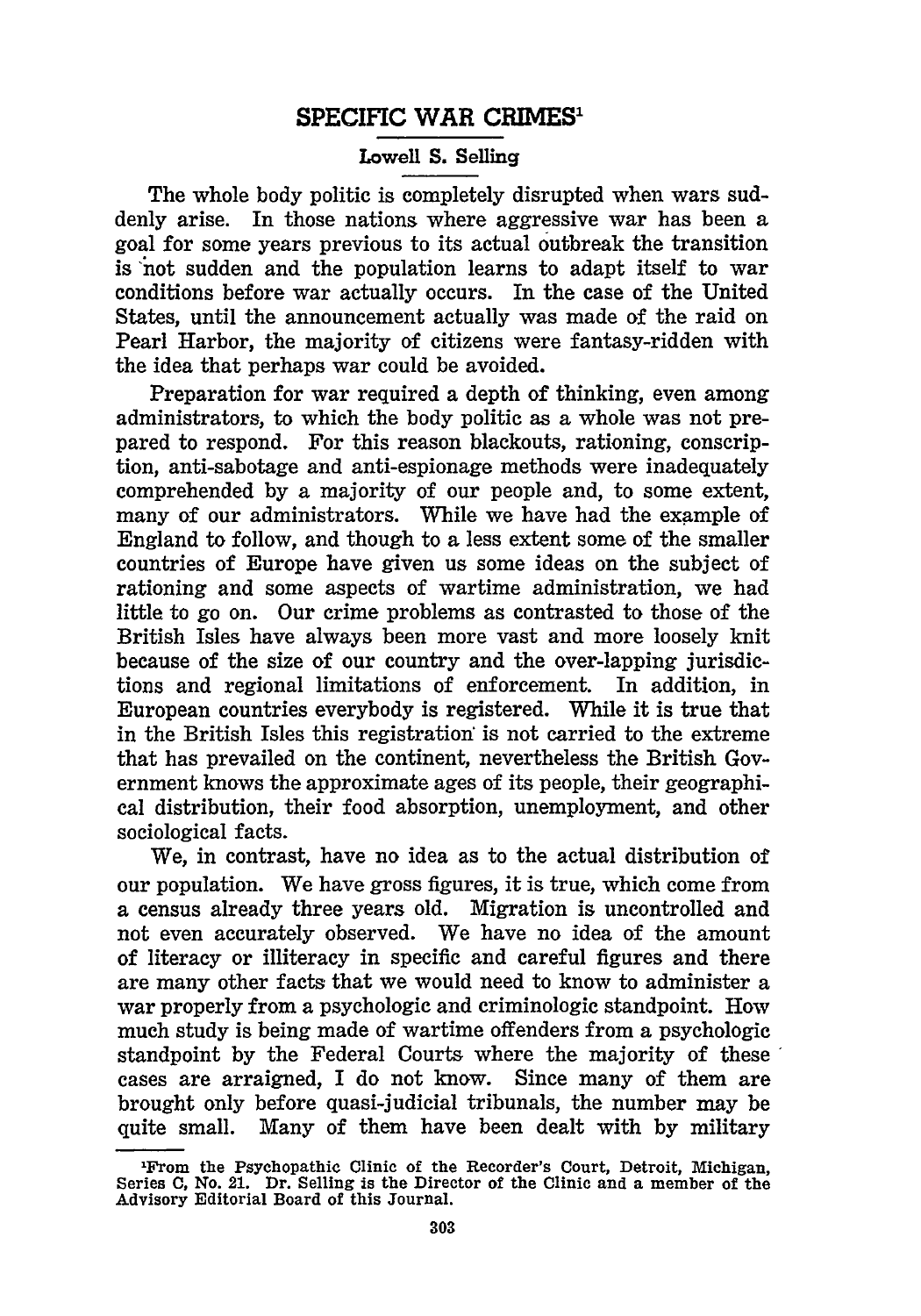courts so that no record could be kept to compare them with others of similar ilk brought before civil tribunals.

However, through fortunate circumstances, the Psychopathic Clinic of the Recorder's Court has had an opportunity to examine a few of these individuals. During the first three blackouts in the Detroit community when enforcement was very careful and where the officials were trying to educate the citizenry to obey blackoat precautions properly, we were able to observe ninety-seven of such cases through the courtesy of Judges Thomas F. Maher and George T. Murphy of the Traffic and Ordinance Division of this Court, who had the trying of the blackout cases. Of these twenty-nine were referred to the Clinic for more careful examination and review. In addition, three cases which had previously come through the Clinic and had been thoroughly examined were arrested on charges of espionage or sabotage and the Clinic has had sundry contacts with violators of various rationing orders. We have also had three conscientious objectors and thirty-one cases of individuals who have failed to register for the draft and who were coming through the Recorder's Court for other reasons.

#### *Blackout Violators*

The psychologist or psychiatrist who is interested in criminology, and who finds himself in the position where he can make a study of blackout violators, finds that this study is an engrossing one because, for the first time in the experience of criminologic psychologists, here is a group of individuals who are violating a new social code, in fact, a social code which is an artifact and which has been laid down from above and which for its justification has only the dicta of government officials to justify its existence.

This is not true of the older offenses. Robbery has a tradition stretching back to pre-Biblical times. Those who commit this offense must be punished therefor. Generation after generation has looked at it with more or less serious eyes but never have been willing to ignore its seriousness.

Homicide has for many centuries been an important matter. Laws about homicide exist in practically every code book from those of the early Assyrians and the Egyptians to the present day. On the other hand, until the current struggle there was never any need for blackouts. In fact, **if** by some governmental authority in peace time, whether it were in this country or in some other, a community had been told to turn out the lights when a certain whistle blew and to turn them on at another sound, the resistance would have been terrific. Those negativistic people who never cooperate in anything would have found the situation intolerable. Indifferent people would have found that there were good reasons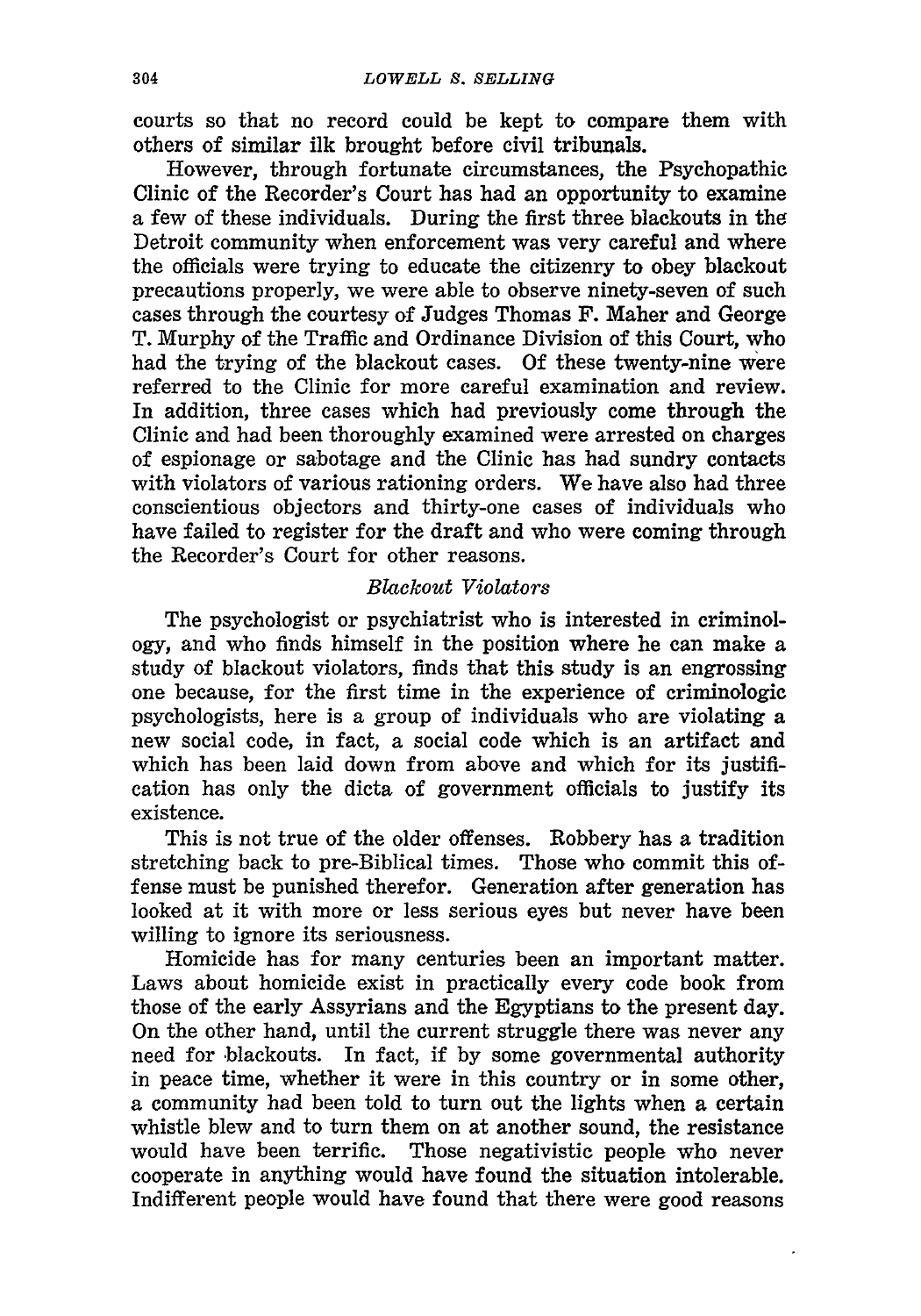for not putting themselves out to turn off their lights; while the mental defectives, invalids, and others would have been in such a situation that they would not have cooperated, for their neighbors, friends, and acquaintances would have found good reason not to look into their houses to see that these poor unfortunates were properly aided.<br>*.* While it was an open question whether the City of Detroit

would ever be bombed, there were various good reasons for the enforcement of the blackout regulation. First of all, we had no idea as to the actual range of Axis planes nor had we any official information as to the activity of any aircraft spotting arrangements to protect the city. There were no large numbers of aircraft spotters enrolled by the Offices of Civilian Defense as there had been in the East. We heard vague arguments, some of which seemed to lack any suggestion of reasonableness, to the effect that the Axis was establishing air bases along the shore of Hudson Bay to raid Detroit, but nevertheless, as the center of defense, the city homogeneously showed a willingness to cooperate.

It is an interesting fact that for each blackout less than two hundred cases were arrested and arraigned for blackout violation this in a community of almost two millions of various races and various cultural backgrounds, of various ages, and of different economic standards.

It is true that there were violations during the first blackout and a smaller number in the second who were not actually brought to court **-** countless persons who failed to check on the efficacy of their blackout equipment were sometimes warned - but observers who were able to look over the city were satisfied that, except for war factories which could not be shut down during the period of the test blackout, the city was in darkness and no other clues, except those which could not be avoided, such as the river, were presented to enemy aircraft.

It is interesting to note that out of the whole group of ninetyseven violators studied by the Clinic, only eleven were deliberate. These I would call either egocentric psychopathic personalities or inadequate personalities, who resent being told to do anything. I do not attribute to them the trait which we hear so often among correction experts today: "They come from the younger generation who have never been taught to mind." Indeed, it is untrue in this particular group because none was under twenty-one and four were over forty-five.

In going over their work records, their past histories, their attitudes toward their problems, and their attitudes toward society, we found that all of them have a greater or less arrest or prison record, and that they had previously shown a disregard for the law and matters of longer standing time than. the blackout.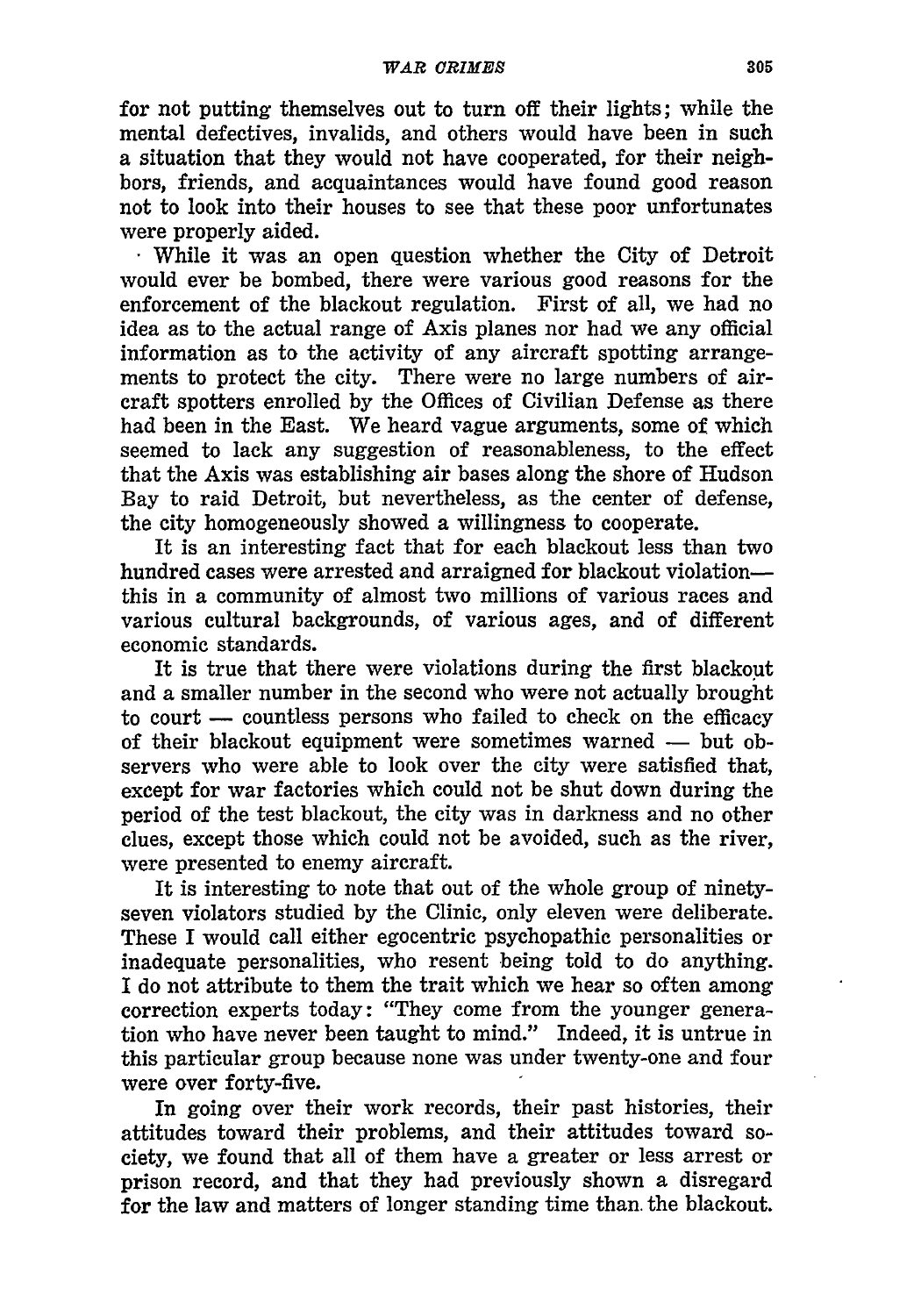In three cases, alcohol was added to this egocentric or inadequate personality. One particular case stands out, of an individual who when told by the woman air raid warden to put out his cigarette cursed her and absolutely refused to cooperate. In other instances, there was a greater attempt to rationalize Some contempt was shown toward the air raid wardens where the offenders often asked them what authority they had and told them that arm bands and helmets "didn't make policement out of them." that arm bands and helmets "didn't make policemen out of them." These individuals could be spotted right in the courtroom. In spotting these cases I was assisted by Mr. Alan Canty, the clinic's administrative psychotechnologist.

The majority of cases of blackout violators we selected were later thoroughly examined in the Clinic. They proved to be a scattering of various types of psychopathic individuals.

It is surprising that when the air raid precautions were originally laid out, provision was made for invalids, for the blind, for the deaf, and for young children. People in the community, neighbors, air raid wardens, and others were given special responsibility in dealing with this specific group, but no provision was made for the mild psychopath or the mild mental case who is still in the community but needed some care.

There were in our group three poor old senile individuals, old people who were getting along all right socially, were able to do simple marketing, prepare food, and live comfortably on pensions or aid from their children. In one case particularly, the old man, when examined, said to us: "I knew when the whistle blew there was something that I should do with the lights, so I went and turned them on." There was no reason why this man should be committed to a mental hospital; he was a harmless individual, was no menace to public health or safety, but he was just as much in need of sympathetic care as the blind and the deaf who could not see whether the lights were on or off or who could not hear the siren.

Alcoholics were another problem. Five of this group were too befuddled at the time that the sirens blew to be able to make a reasonable adjustment. One individual who was accustomed to do some drinking at night did it in bars all over the town, as a general rule. He had kept fairly well out of the hands **of** the law according to his arrest record, and so far as we have been able to find out, did no drinking when at work. After leaving his daily work he began to drink and spent every spare moment until he was put to bed carrying out this type of recreation. Habits like his are not easily broken, so that, when he decided to stay home in order to be available to turn off the lights when the pre-arranged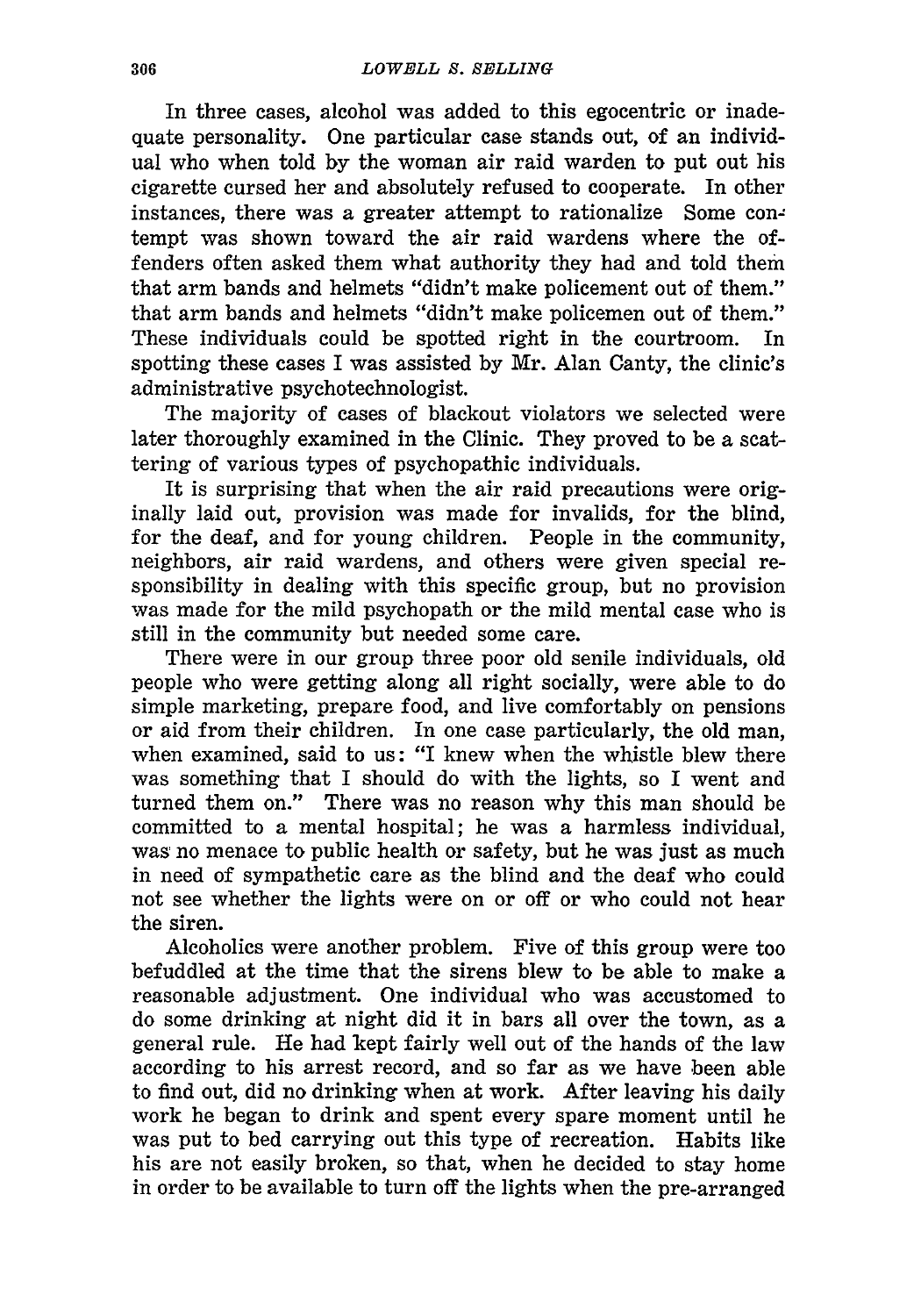siren was to blow, he whiled away his time **by** drinking a nip or two. Unfortunately when the siren blew at ten o'clock that night he had had three hours to take his series of nips and, as he admitted and as the air raid warden testified, he was so completely anesthetized that the loud shriek of the siren rather close to his open window failed to arouse him and to bring to his mind any need to carry out procedures demanded for air raid precautions.

# *Spies and Saboteurs*

It is my hope that spies and saboteurs as they have been picked up by the F. B. I. have been subjected to psychologic study. If they have been, we can look forward with a great deal of interest to a large number of stimulating findings in this type of individual. We have had three cases which represent a sample of unusual and usual offenders.

Strangely enough, the two cases that we saw who were later alleged to be spies, were almost identical types. They were German born engineers, definitely Aryan in ancestry, who were released by the German Government to work in a large automobile factory in the City of Detroit. They were blond, slightly effeminate in their build, and claimed that they did not previously know each other. They were arrested about a year apart. The Clinic suspected that their presence in the United States was not simply due to a disagreement with the political situation for they were acquiescent when the Nazis were condemned but added nothing spontaneously themselves. They did not appear to be fugitives from persecution but rather persons who had left Germany more or less as did the old-fashioned immigrants who came to us before the first World War. We suspected they might have been placed under our quota at the suggestion of the German Government. The fact that they were in a key industry in the automotive field and one which had already been slated to produce war material seemed to us to be significant. Both men, strangely enough, were arrested for indecent exposure. Although the two cases differed as to genesis — one was a matter of sexual rejection, the other a compensation for a basic sexual inadequacy and homosexuality  $-$  the fact that there was an abnormal sexuality in the one individual made me suspect a tie-up with the Nazi regime. I suggested to the Judge that they be sentenced not because their psychosexual deviation required institutional correction but because they needed to be observed in view of the possibility that they might be subversive. It was reported to us that both of these people were later picked up by the F. B. I. and one of them was arraigned in Brooklyn and the other in New York as individuals who were definitely involved in plans to work against the United States.

The third case is not so unusual. This individual committed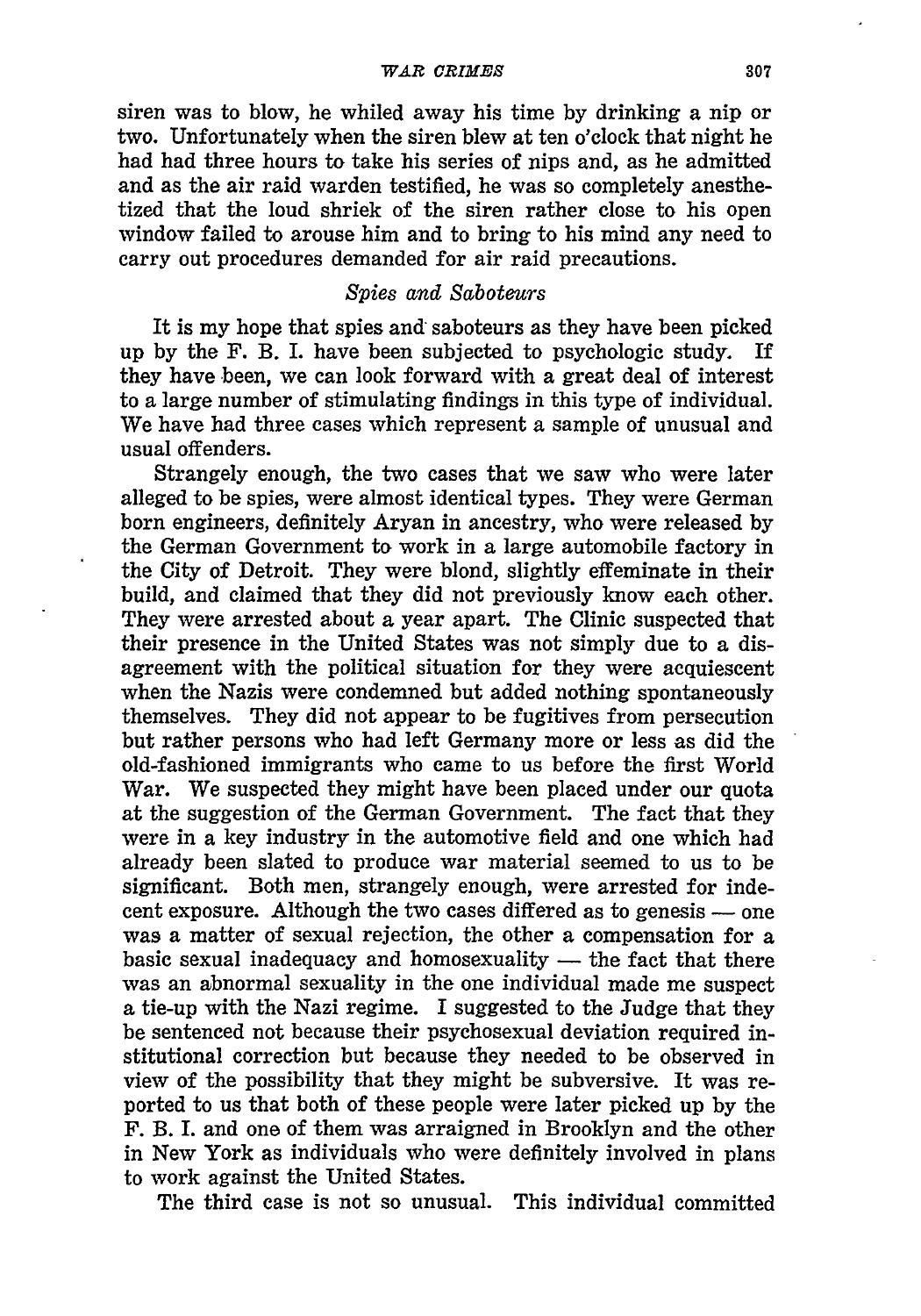the most serious act of sabotage that has come to my attention. It was found that the gasoline feed line in a Liberator bomber at the Ford Motor Company had been punctured with multiple punch marks, which would have meant an early crash of the plane, its destruction, with probably an accompanying loss of life. Careful inspection revealed this damage before the part had left the factory. An article in the paper gave us the name of the individual who committed the offense. He has not yet been sentenced in Federal Court but he has been convicted. We found that he had been examined in the Clinic some eight months previously. Even at that time he was an old case as he had been referred a year earlier for a traffic violation. These offenses were committed by an egocentric individual who considered the world "his apple" and he was going to eat it as he wanted to. He had already made up his mind that by getting a job in the bomber plant he could evade the draft, showing pathology, I believe, because I think most right-thinking boys of his age were anxious to get into the armed forces no matter how much they might cover up this feeling by muttering and by a show of indifference. He actively decided he would not do anything for the country and would conduct himself in the way that he wanted regardless of others.

He did so. He committed traffic violations hand-over-fist and he also committed robbery armed. Because of his youth he was put on probation and during this period of probation got a job at the bomber plant. His pathology apparently was due to a very elaborate series of friction-engendering personalities in the home, a rather abusive father, an inadequate mother. In addition to this, the home was in a high delinquency neighborhood and a number of his contacts were known to the Clinic and were known as individuals who were aggressive, dynamic, and antisocial. The patient, therefore, was subject to all of these influences than ran afoul of the law and had turned himself to an antisocial individual before the Juvenile Court had had very much time to do any therapeutic work with him. I saw him at the age of eighteen and he was no longer good material for therapy. He had the type of personality that we so frequently saw in delinquency-area hoodlums during the last part of the prohibition era in Chicago.

## *Stealing*

There is no reason to believe that stealing would be any greater or any less in wartime except insofar as the upbringing of the individual who would be affected by war conditions would be changed, but we might expect that stealing in itself would diminish because of the fact that any willing individual could get a job which would pay a living wage and, in a community like Detroit, many boys who could never keep adequately employed before are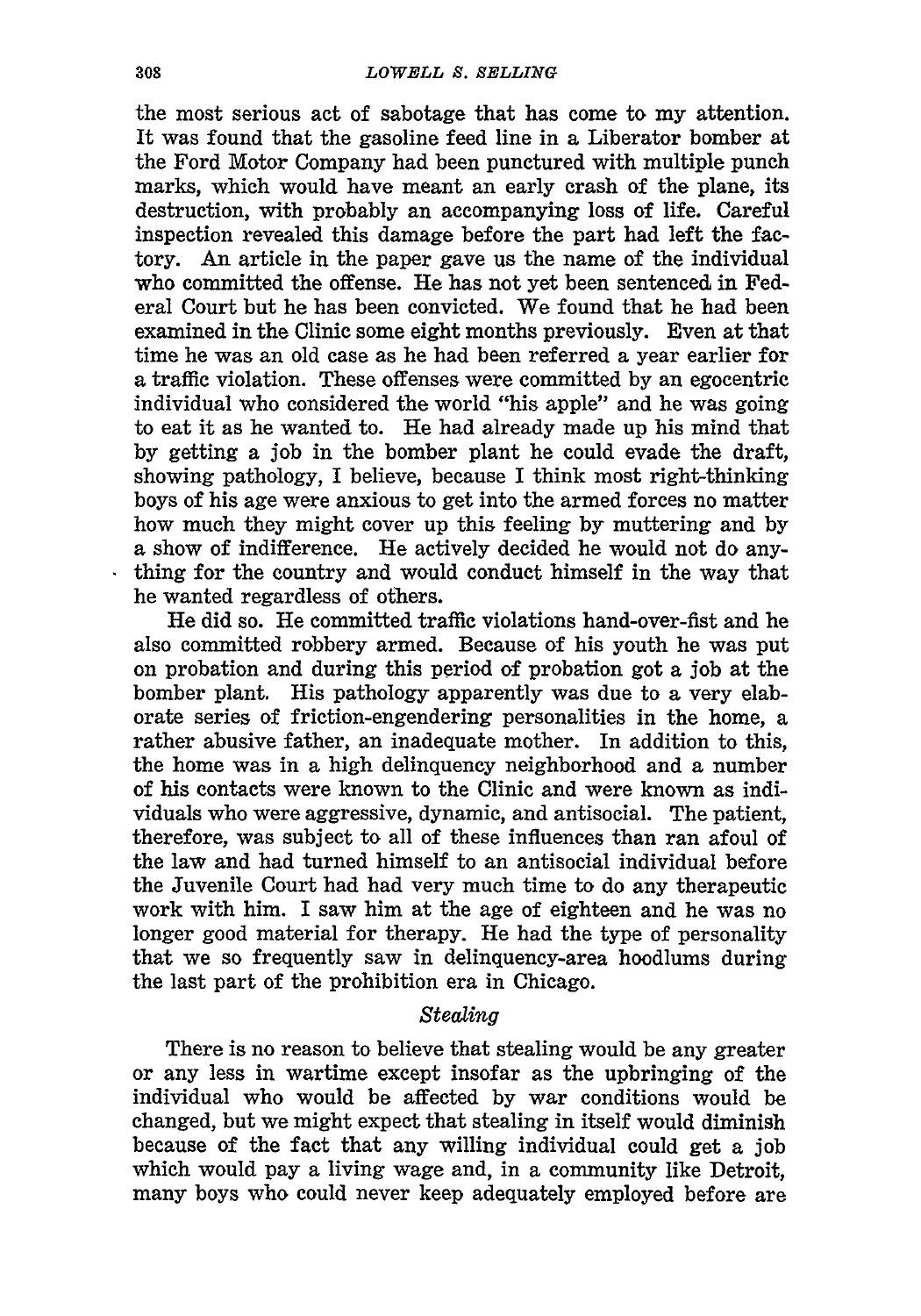now earning what must seem to them to be fabulous sums. A very recent example of this as seen in the Clinic was that of a feebleminded boy with an Intelligence Quotient of 54 who had got to the sixth year in special classes, yet who was earning one hundred dollars a week in a defense plant as runner in the drafting room. He had been on the job for three months-apparently had given satisfaction.

The feebleminded and impulsive type of thief lacks the stimulation which he would have in harder times and a large number of neighborhood gangs have been broken up by employment and also by the drafting of members of the gang. Nevertheless, a large number of defectives who have migrated to Detroit and a large number **of** individuals whose background does not completely eliminate the attitude that pilfering and certain types of stealing are socially acceptable, have raised the figures on thievery to some extent in Detroit.

Their kind of crime is merely an outgrowth of change of conditions due to the war, but, more important, the crime of stealing in wartime comes primarily to the fore in the theft of rationed goods.

While the black market is a distinctly antisocial activity, it probably acts as a cushion against the theft of small amounts of rationed materials. If one badly wants a little extra meat, he can get it on the black market and does not have to steal it from his butcher, and boys between sixteen and twenty-two, the usual juvenile theft age group, do not have the responsibility of seeing that food stuffs are on the family table. The fact that restaurant foods are not rationed also acts as a cushion.

We have had very little stealing of this sort. There have been thefts of large amounts, like several thousand pounds of coffee, in which a truck was hijacked. But these offenders have not been brought before the Clinic and one might be entitled to speculate that they are commercial thieves of the type that made up the bootleggers during the prohibition era.

Tire thieves, however, have come before us. When the tire rationing program was first begun, fourteen boys were brought into the Clinic at various times. They were all delinquency-area types. They had never finished grammar school; their Intelligence Quotients ranged from **55** to **92. All** had been in previous trouble. When the tire rationing came, it was only natural that they would steal tires and get high prices for them. The stealing of rationed tires, however, has dropped off so that in the last eight months **I** have had no cases referred to the Clinic of individuals who have committed this offense. It is obvious that the registering of the number of the tires, the monthly check-up, and the comparison of